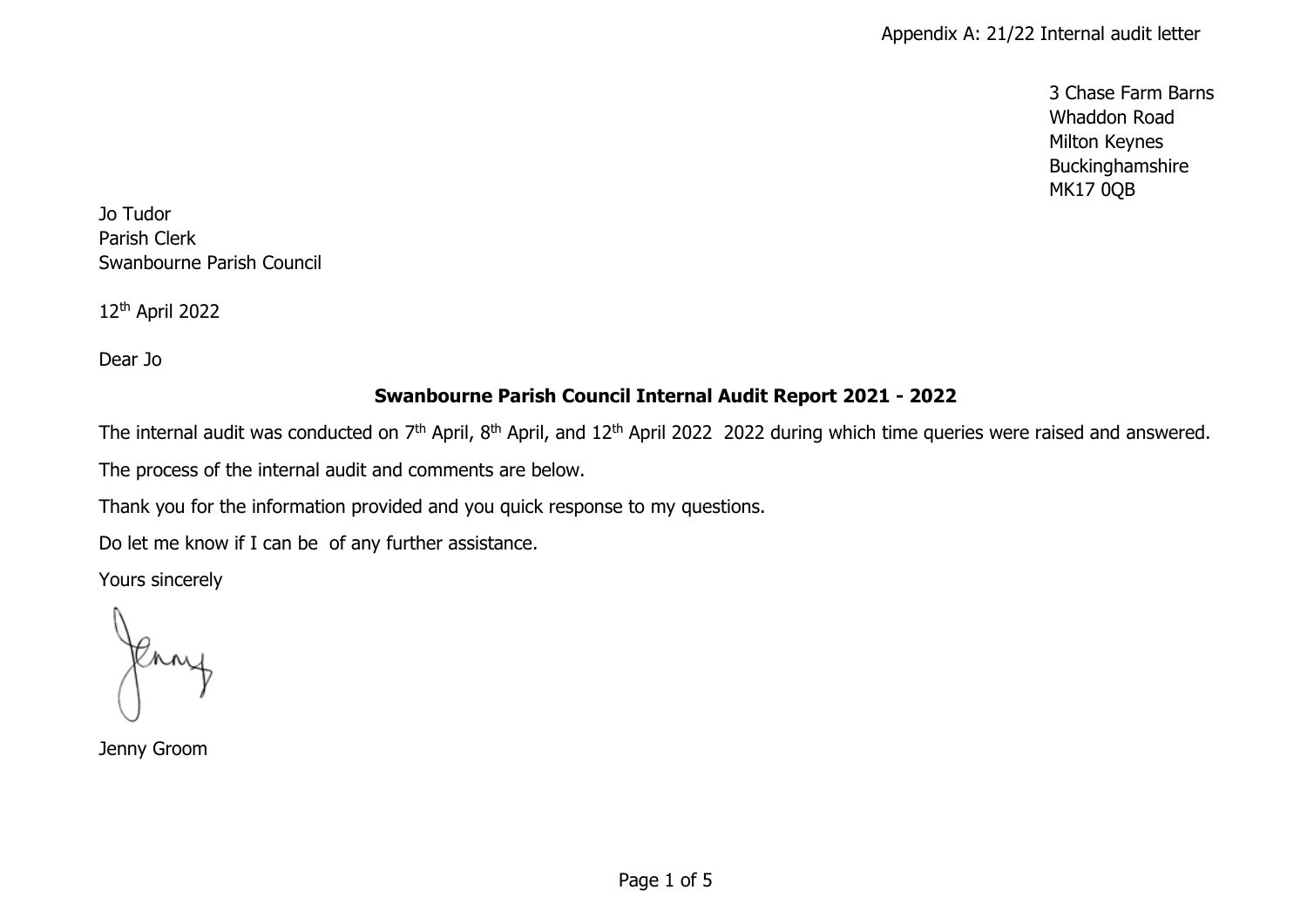**Process** [not necessarily in this order]

- 1. Receive documents and files from the Parish Clerk.
- 2. Examine council meeting minutes to understand format and information included.
- 3. Cross check all payments and receipts authorised with the Council minutes.
- 4. Check bank statement balances and any interest received.
- 5. Cross check income and expenditure records with invoices and bank statements.
- 6. Reviewed the receipts and payments, and bank reconciliation quarterly during the year.
- 7. Checked payments and receipts authorisation sheets to ledger and with bank statements.
- 8. Checked VAT record keeping and refund claims.
- 9. Review risk management plans and format.
- 10. Review Standing Orders.
- 11. Review the budgetary process, its monitoring and level of reserves.
- 12. Consider if expected income was received, and accounted for properly including VAT.
- 13. Assess if payment of salaries was in accordance with approvals and that PAYE and NI requirements were applied.
- 14. Review the Asset Register for content, format, and the insurance policy covering those items.
- 15. AGAR documents
	- a. AGAR 2020 2021:
		- i. Check figures with accounting documentation Section 2 Accounting Statement 2021 2022.
		- ii. Review Explanation of Variances proforma.
		- iii. Review Bank reconciliation proforma.
		- iv. Review Explanation for 'high' reserves.
		- v. Review Asset Register.
	- b. Complete the AGAR Page 3 Annual Internal Audit Report 2021-2022.
- 16. During the audit exchange comments and queries with the Parish Clerk to seek understanding and generate adjustments if required.
- 17. Create an audit report.
- 18. Return all documents.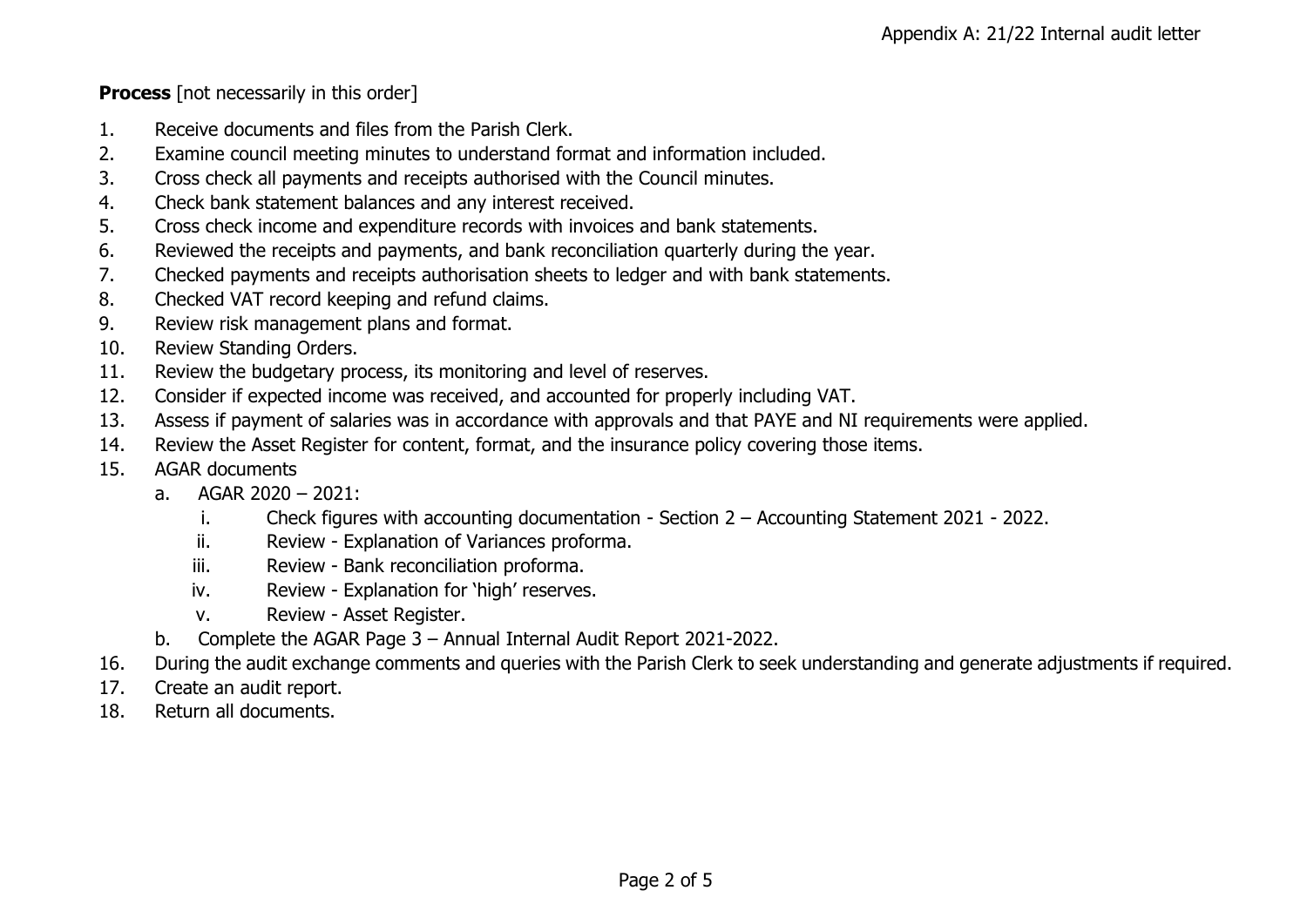|                                                     | <b>Comments</b>                                                                                                                                                                                                                                                                                                                                   | <b>Action Parish Clerk</b>          | <b>Resolution</b>        | <b>Status</b> |
|-----------------------------------------------------|---------------------------------------------------------------------------------------------------------------------------------------------------------------------------------------------------------------------------------------------------------------------------------------------------------------------------------------------------|-------------------------------------|--------------------------|---------------|
|                                                     | <b>Standing Orders:</b>                                                                                                                                                                                                                                                                                                                           |                                     |                          |               |
|                                                     | 1.a. Confirms the 'Proper Officer' is the Parish                                                                                                                                                                                                                                                                                                  | Suggest an amendment is made so     | Parish Clerk to progress | Closed        |
|                                                     | Clerk, however at 9.a. it does not clarify who                                                                                                                                                                                                                                                                                                    | that similar detail is provided.    | and amendment.           |               |
|                                                     | the 'Responsible Financial Officer' is.                                                                                                                                                                                                                                                                                                           |                                     |                          |               |
| Asset Register $-$ Page 30 of the new guidelines is |                                                                                                                                                                                                                                                                                                                                                   | Changes to the register format and  | Parish Clerk and Chair   | Closed        |
| useful to read.                                     |                                                                                                                                                                                                                                                                                                                                                   | values could be made now, partially | will undertake a review  |               |
|                                                     | Only Tangible Assets, Fixed Assets and                                                                                                                                                                                                                                                                                                            | or in full, or completed in stages. | of assets, the register  |               |
|                                                     | Borrowing/Lending are included, not                                                                                                                                                                                                                                                                                                               |                                     | format and insurance     |               |
|                                                     | Intangible Assets as at reference 15.                                                                                                                                                                                                                                                                                                             | Please respond to the aspects in    | during 2022.             |               |
|                                                     | apologise but at this point I don't see from                                                                                                                                                                                                                                                                                                      | bullet points 2 and 3.              |                          |               |
|                                                     | the emails that an intangible asset should be                                                                                                                                                                                                                                                                                                     |                                     |                          |               |
|                                                     | listed.                                                                                                                                                                                                                                                                                                                                           |                                     |                          |               |
|                                                     | It is recommended that Tab 6 is redeveloped                                                                                                                                                                                                                                                                                                       |                                     |                          |               |
|                                                     | with more columns to add: year of                                                                                                                                                                                                                                                                                                                 |                                     |                          |               |
|                                                     | purchase, net of VAT purchase cost when                                                                                                                                                                                                                                                                                                           |                                     |                          |               |
|                                                     | known, define the current replacement and                                                                                                                                                                                                                                                                                                         |                                     |                          |               |
|                                                     | therefore insured value including which policy                                                                                                                                                                                                                                                                                                    |                                     |                          |               |
|                                                     | schedule description each item is included in.                                                                                                                                                                                                                                                                                                    |                                     |                          |               |
|                                                     | The IA needs to be able to see that assets                                                                                                                                                                                                                                                                                                        |                                     |                          |               |
|                                                     | are correctly insured and so a reference to                                                                                                                                                                                                                                                                                                       |                                     |                          |               |
|                                                     | insurance schedule would be useful. The                                                                                                                                                                                                                                                                                                           |                                     |                          |               |
|                                                     | current value versus prior year is the same in                                                                                                                                                                                                                                                                                                    |                                     |                          |               |
|                                                     |                                                                                                                                                                                                                                                                                                                                                   |                                     |                          |               |
|                                                     |                                                                                                                                                                                                                                                                                                                                                   |                                     |                          |               |
|                                                     |                                                                                                                                                                                                                                                                                                                                                   |                                     |                          |               |
|                                                     |                                                                                                                                                                                                                                                                                                                                                   |                                     |                          |               |
|                                                     |                                                                                                                                                                                                                                                                                                                                                   |                                     |                          |               |
|                                                     |                                                                                                                                                                                                                                                                                                                                                   |                                     |                          |               |
|                                                     |                                                                                                                                                                                                                                                                                                                                                   |                                     |                          |               |
|                                                     | all cases and with costs rising this seems to<br>be an issue, at least they could be uplifted by<br>the same amount that the insurance<br>company uses.<br>I can see in the schedule that there is a<br>garage – Swanbourne Playing Fields covered<br>for £4662, is this related to the £5373 at line<br>15 or is it part of line 14 in some way? |                                     |                          |               |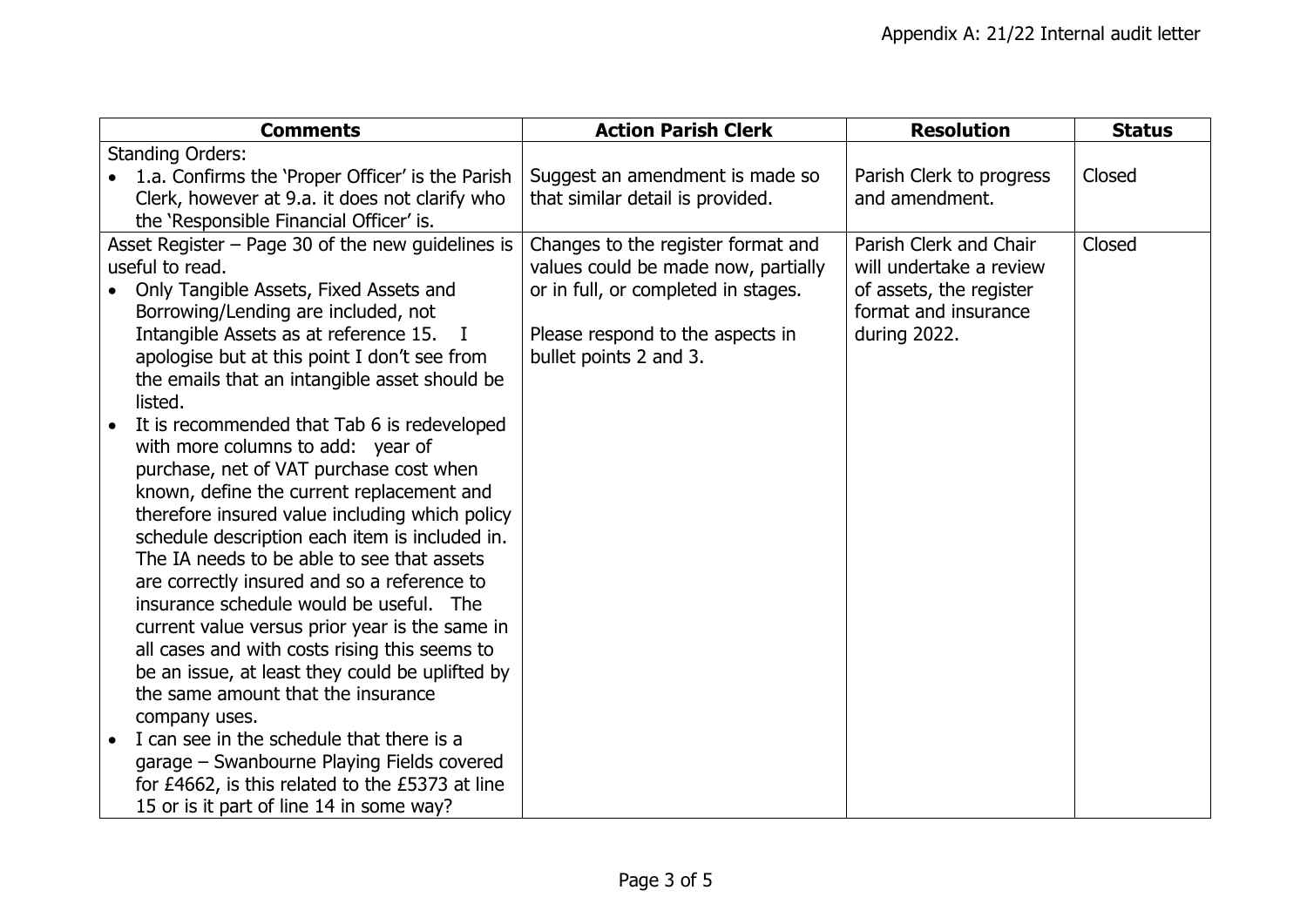| The schedule also has Gardening equipment,<br>plant, and machinery at £4306 what would<br>that include?                                                                                                                                                                                                                           |                                                                                            |                                                                                                                         |        |
|-----------------------------------------------------------------------------------------------------------------------------------------------------------------------------------------------------------------------------------------------------------------------------------------------------------------------------------|--------------------------------------------------------------------------------------------|-------------------------------------------------------------------------------------------------------------------------|--------|
| <b>VAT</b>                                                                                                                                                                                                                                                                                                                        |                                                                                            |                                                                                                                         | Closed |
| I believe that expenses claimed from the<br>$\bullet$<br>council by anyone, which include items where<br>VAT has been paid, that the VAT can be<br>reclaimed using the receipt even from the<br>supermarket. For example, ink cartridges,<br>printer paper etc. This may only amount to<br>around £20 per annum but worth having. | Please advise.                                                                             | From 2022/23 the Parish<br>Clerk will claim the VAT<br>for expenses.                                                    |        |
| A bank statement to cover the year end date                                                                                                                                                                                                                                                                                       | Please add next time.                                                                      | N/A                                                                                                                     | Closed |
| was needed so I copied the web obtained                                                                                                                                                                                                                                                                                           |                                                                                            |                                                                                                                         |        |
| statement attached to the Bank Reconciliation                                                                                                                                                                                                                                                                                     |                                                                                            |                                                                                                                         |        |
| and placed it in the file.                                                                                                                                                                                                                                                                                                        |                                                                                            |                                                                                                                         |        |
| When checking the income, documents for E and<br>H were not in the file. The documents need to<br>be complete, so the IA avoids searching, copies<br>of the bank statement are fine.                                                                                                                                              | This can be done for next time as<br>the information was eventually<br>identified.         | N/A                                                                                                                     | Closed |
| When reviewing the Council Minutes including<br>checking the approval of expenditure and advice<br>of income, I could not find cash book folio<br>numbers 272 - 289 or income D and E.                                                                                                                                            | The format of Minutes changed<br>during the year, making these details<br>easier to check. | N/A                                                                                                                     | Closed |
| I will need to see the risk assessments; the<br>existing format would be helpful rather than wait<br>for the new 'design' with the traffic lights.                                                                                                                                                                                | Please send me the document.                                                               | The Parish Clerk has<br>completed a new design<br>document which is<br>concise using the red,<br>amber, green approach. | Closed |

## **Other observations:**

1. The level of reserves is low. Reserves are commonly six to twelve months of expenditure value.